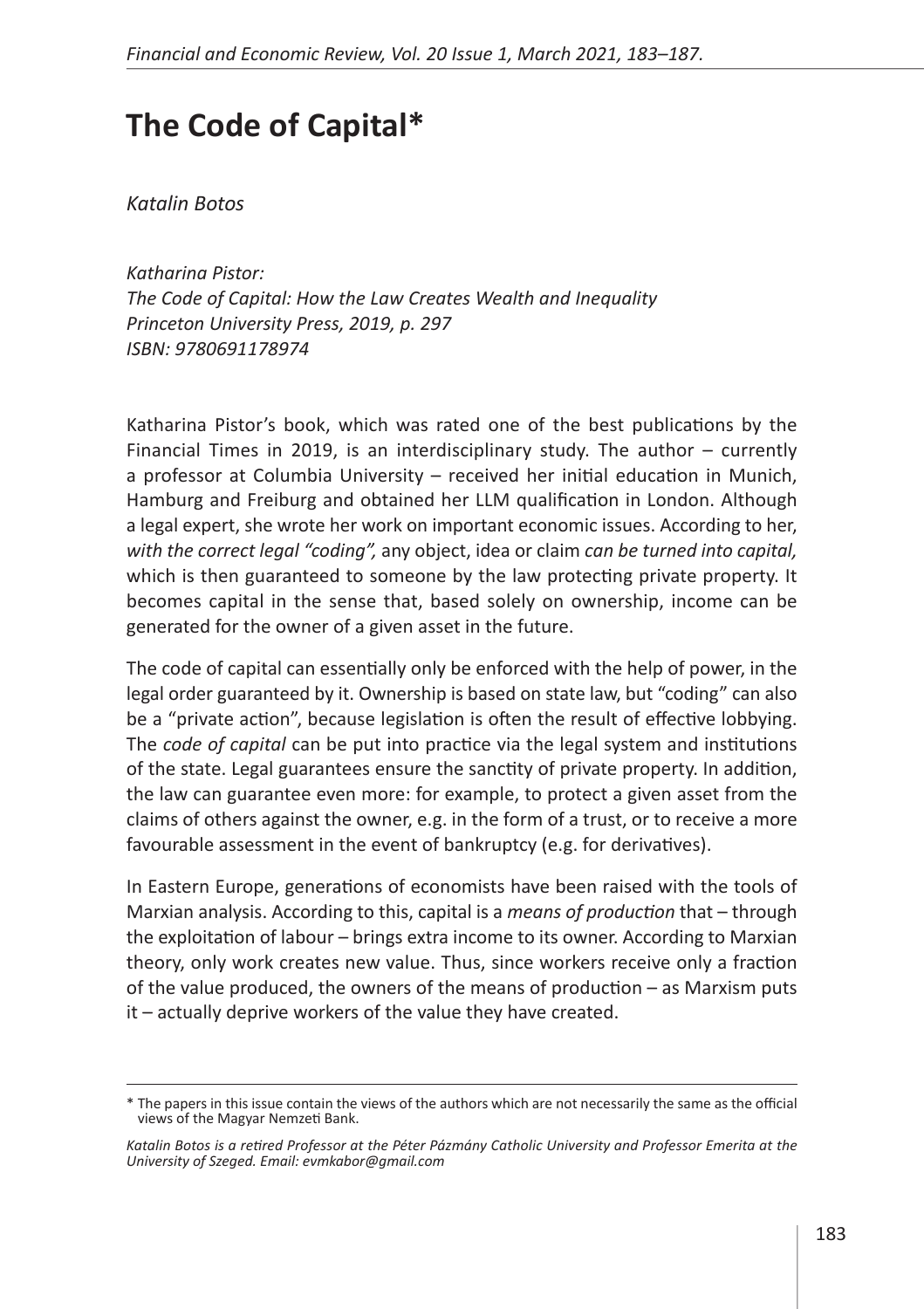Employees are undoubtedly in a vulnerable position compared to the owners of the means of production. To this extent, there is definitely a labour-capital contrast. Workers are forced to take jobs to make a living. True, capitalists need them, but their bargaining positions are not the same. The owner of a means of production does not die of hunger tomorrow if he/she cannot find an employee... But for workers, wages provide a livelihood. The owner was in a more advantageous position even when strikes were possible during the time of organised labour and so they could put pressure on employers (one need but think of the months-long miners' strike in England, where the workers were ultimately forced to concede when the strike coffer was completely depleted).

(Money) capital, with which the means of production are bought, and thus the connection with work becomes possible, is *money-generating money.* Ultimately, legislation makes it what it is; this is what makes it suitable for income *appropriation.* Capital has never been *just a thing,* not even in pre-capitalist times: it has always been a kind of legal *relationship,* the enabling of the ability to acquire future income.

In contrast to Marx's theory of labour value, bourgeois economic theory insists on a certain "equalisation" of labour and capital, and says that the market mechanism ensures that every factor receives "its fair share". The capitalist has a means of production, whereas the worker has labour: cooperation between the two is the source of value production. Accordingly, therefore, there is no exploitation at all, only a mechanism acting by the force of natural law (which – by the way – is mediated by the *law,* in this case by contractual rights). However, there is no mention of what guarantees the fairness of distribution. In the managerial capitalism of our time, astronomical incomes are also regarded as wages, but such incomes are certainly not related to the actual performance of the persons concerned. A manager's income that is 750,000 times (!) higher than the average wages  $-$  as cited by Raghuram Rajan<sup>1</sup>  $-$  must certainly be considered unrealistic. Such a difference in work performance is practically impossible. Such astonishing magnitudes have never been known before anywhere – neither in England nor in Japan. There has been a maximum tenfold or up to thirtyfold difference between managerial and average wages. Obviously, in the life of a company, a lot depends on the quality of the manager. However, not *so much* by any means... Of course, it can be legal. It can be sanctified by corporate law and the labour code. Managerial "wages" are a function of the advocacy skills of the number one company manager (e.g. in a huge joint-stock company where absolute figures are relativised). Here, in fact, it is no longer the owner who shares with the employee, but the manager who dictates.<sup>2</sup> Who gets how much of the value created? Nowadays, an average employee usually has no serious advocacy opportunity at all, especially as the role

<sup>&</sup>lt;sup>1</sup> *Fault Lines.* Princeton University Press, 2010.<br><sup>2</sup> See Galbraith, J.K.: *Az új ipari állam (The New Industrial State). Közgazdasági és Jogi Könyvkiadó, 1970.*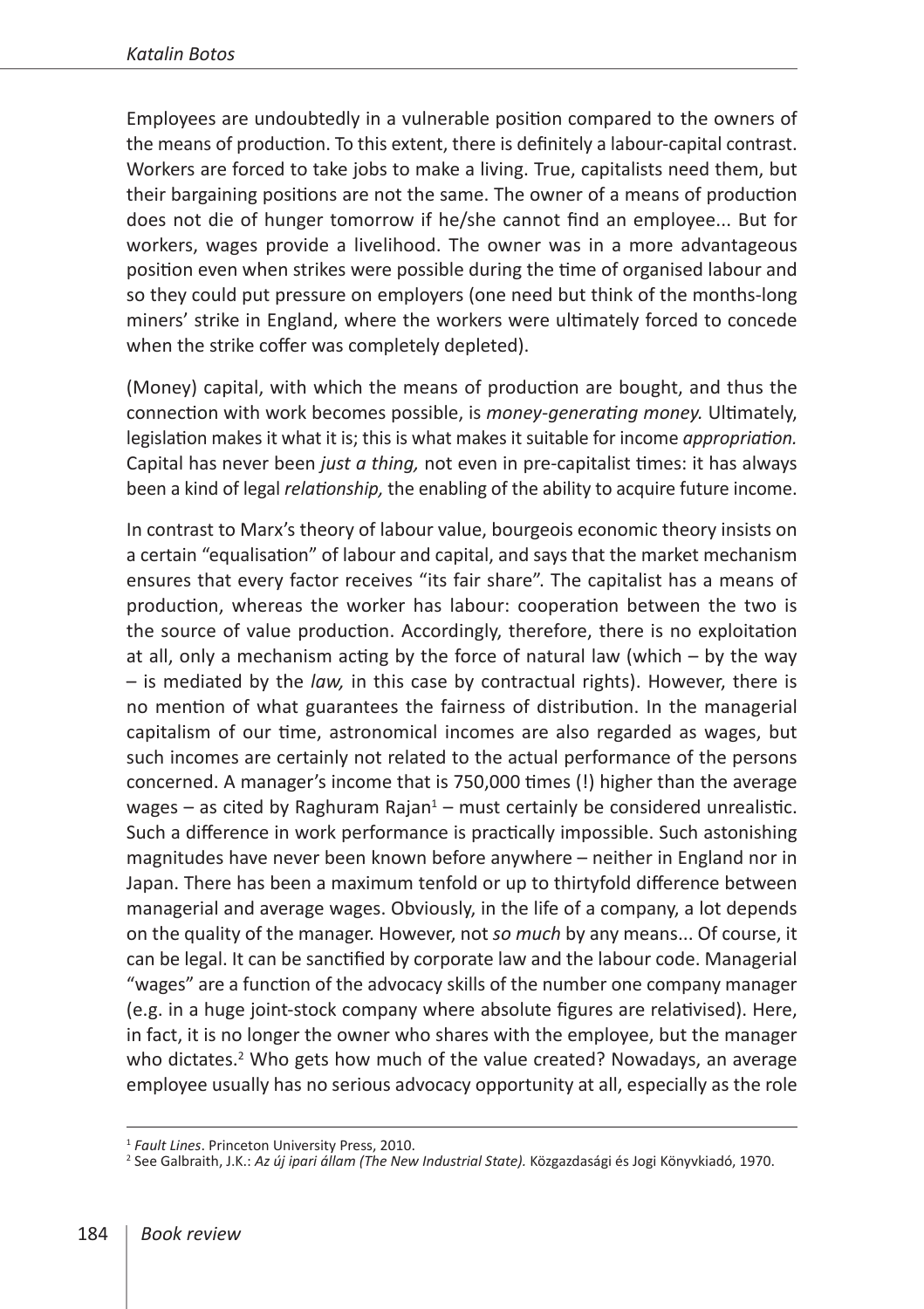of trade unions has diminished. In fact, workers in the market are vulnerable to the arbitrariness of managers and to market conditions, and now to *global* market conditions. It should be noted that when a person creates a corporate form to sell his/her work and pays himself/herself a dividend instead of a wage, the difference between wage and profit is completely blurred (this decision is influenced by which form requires less to be paid into the state coffer, and this aspect can play a role for both the employee and the employer).

First and foremost, however, it needs to be defined *what can be actually considered a capital good.* This is because capital goods do not necessarily have to be a *"means of production"* in the traditional sense. In the sense that the owned asset, or legal relationship (!) *produces money,* of course, they are. Nevertheless, it does not necessarily have to be involved in the production of *material goods.*

The concept of capital is thus an important category for distribution theory. How can the owner of a capital good receive income? And how much? *The Code of Capital* also tries to answer this question, as the author not only points to the question of *how* the coding of capital has resulted in *income disparities* today, but also to how great these *income disparities* are.

The author begins with a historical review. For centuries, land was the most important means of production. Its *ownership regulation* ensured that it would yield a return to its holder. Pistor provides an extended analysis of land ownership in ancient times, including the ways and means by which New World settlers acquired private ownership of land in America.

Today, the scope of the means of production has expanded. In our modern age, in addition to physical capital, real estate, land, machinery or intangible assets, things such as patents, royalties and brand names can become capital. What makes the issue of coding particularly exciting is that there are many different ways and means by which the law can *turn* debts, complex financial products and other assets (relationships) *into capital,* which thus provide financial benefits to their owners. The process of financial innovations and securitisation is also a phenomenon that generates intangible assets. Receivables-backed securities can be traded and income can be "produced" with them. Thus, money is "created" from a claim. Owning specific *datasets* can also become capital, as we can see today.

With captivating personal examples, the author illustrates how many things the law can turn into capital. She presents the story of Angelina Jolie, in which the celebrity had to undergo a mastectomy. She was genetically at high risk of developing breast cancer and its complications. The genetic testing option, on the basis of which this was established, was the result of a great deal of state-funded research. However, one company patented a specific process and then monopolised the market and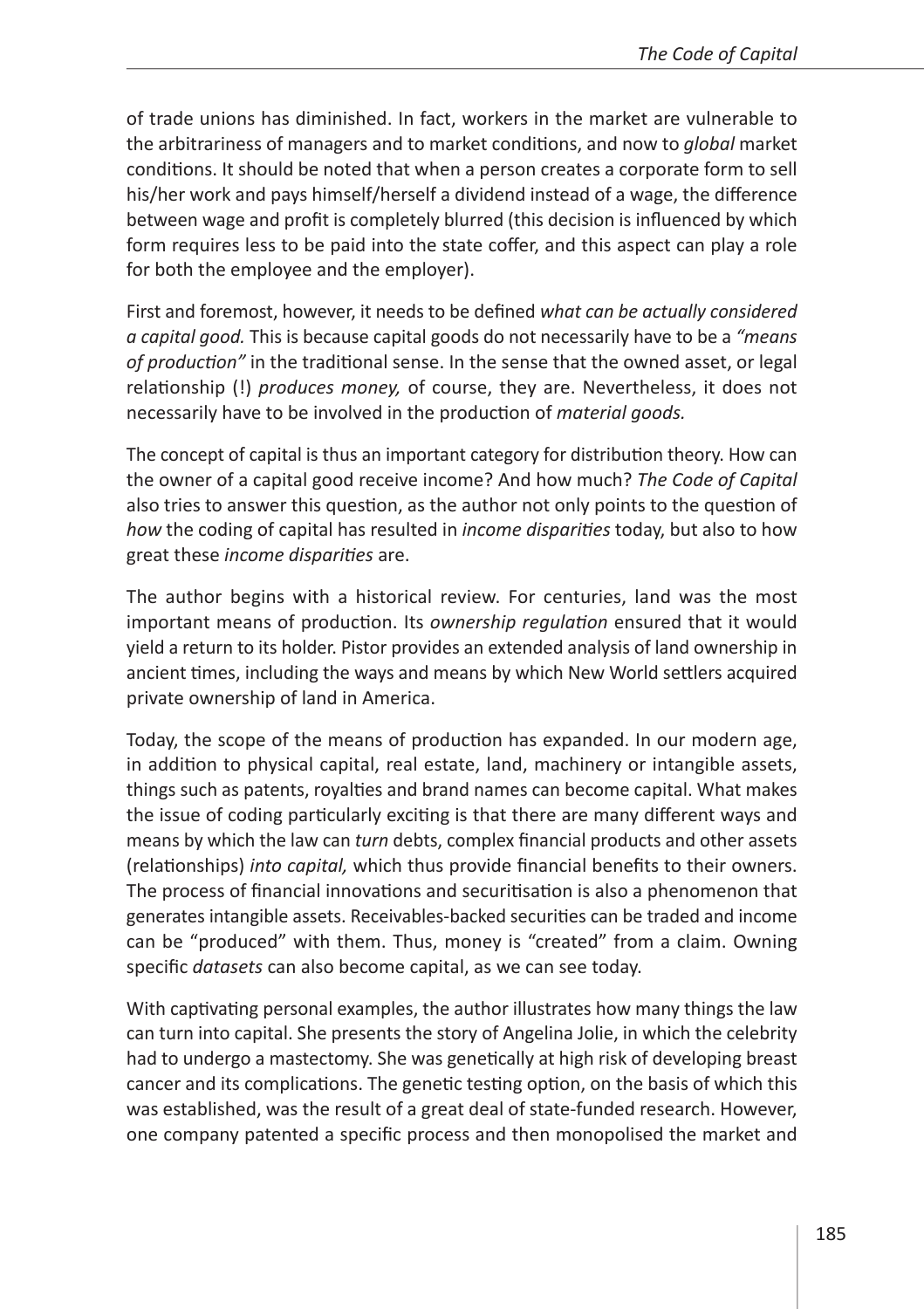charged a high price for the service. While tests performed before the patent (according to processes based on state research) cost \$100, after the patenting procedure, they cost as much as \$3,000. It was not the company's intellectual product that actually had to be paid for by the user but one of the *nature-related laws* learned at public expense. We can see – as the author refers to it – that, by patenting, even from nature it is possible to make private capital as a source of money!

An exciting part of the book is when the author deals specifically with the analysis of the "coders", the *lawyers* and the legal systems. She points to the special power of trained lawyers. She also shows the difference between the Anglo-Saxon-type *common law* based on legal precedents and the private law stemming from Roman law, the *civil law* in force on the European continent. The Anglo-Saxon model provides a way for private lawyers to create new rights. In fact, the only limitation on this is the judge. It is up to the judge to decide whether to accept the client's position. However, in the US and England judges themselves come from the (private) lawyers faculty, so this is usually not a major obstacle for lawyers to overcome in succeeding with their cases.

In Continental law, the distinction between private law and public law is much stronger, because – as Pistor writes – in legal training, there is a separate preparation in terms of whether someone wishes to become a judge, a prosecutor or a lawyer.

One of the author's most important findings is that in modern international practice, the "pathways" between legal orders are relatively large. In the area of contract and corporate law, this process has already advanced quite far (for example, this allowed Lehman Brothers bank, which played a significant role in triggering the 2008 crisis, to set up hundreds of subsidiaries in the legal systems of different countries, companies which did not even carry out any activity or conduct any transactions). Harmonising the legal order of each country is a very slow and difficult process. As a solution, partners had the opportunity to choose under which country's law they would like to conduct their transaction.

Today, it is possible to choose *which country's legal order is applied* by private parties to an action. This is a particularly important development in the area of finance. Besides, territorial control is of little use for capital goods that lack physical form or location. This is made possible by *agreements that eliminate conflicts* between countries. As a result, New York State law and the English legal procedure became the key factor in most operations.

The ISDA (International Swaps and Derivatives Association) was formed in 1985. Without its activities, it would not have been possible to establish the global derivatives market, which operates through the financial centres of New York,